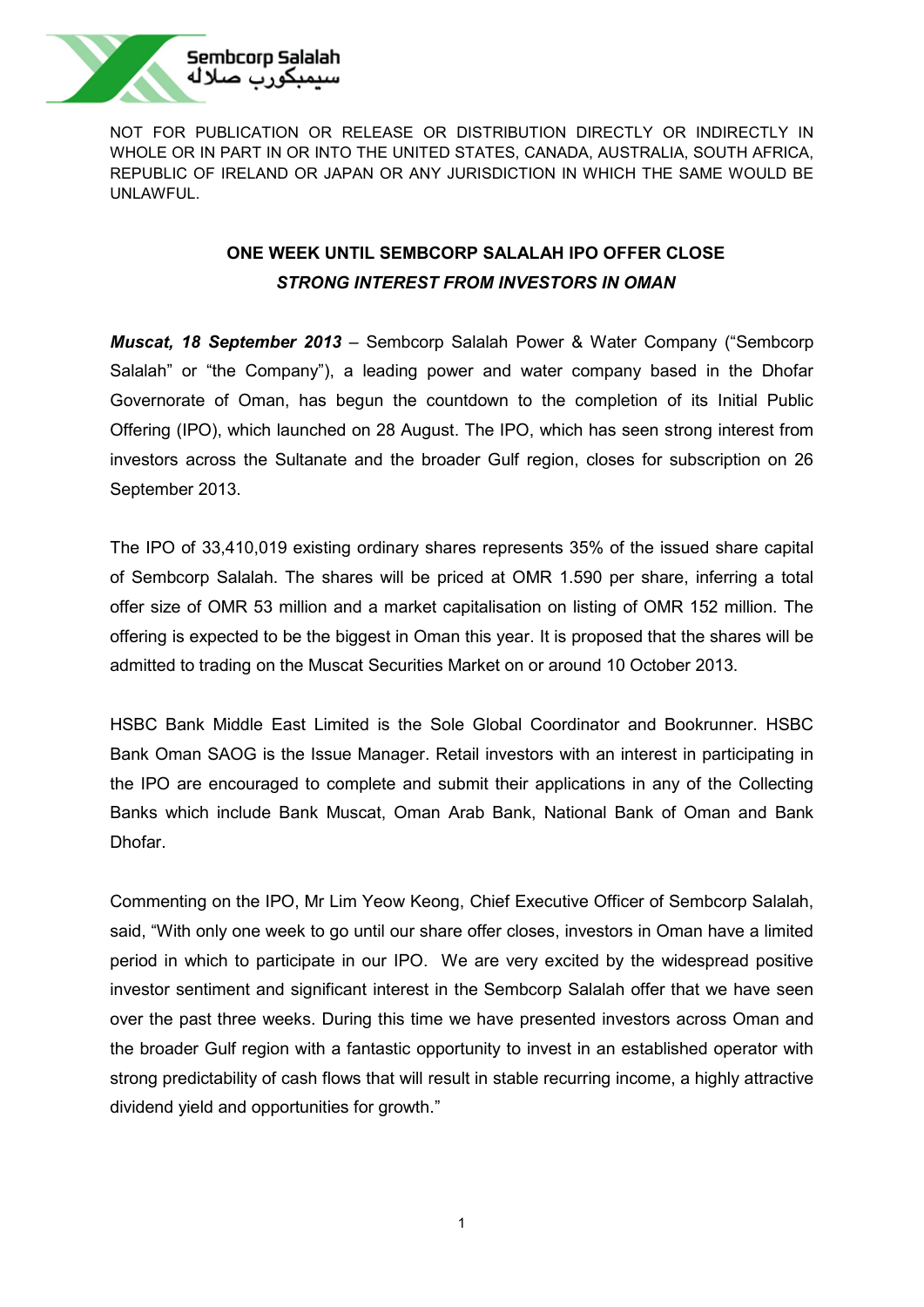

"As we enter the final week of the subscription period, we are still seeing a strong level of demand for the offer, and I look forward to a successful completion on the 26 September."

# **About the IPO**

- The offer period commenced on 28 August 2013 and will end on 26 September 2013 at the end of the working hours of the Collecting Banks. It is proposed that the shares will be admitted to trading on the Muscat Securities Market on or around 10 October 2013.
- The offer is open to Omani and non-Omani individual investors, juristic persons and institutions through two categories.
- The minimum subscription for Category I investors is 100 shares and in multiples of 100 shares thereafter. For Category II investors, the minimum subscription is 50,100 shares and in multiples of 100 shares thereafter.
- The maximum subscription for Category I investors is 50,000 shares. For Category II investors, the maximum subscription is 10% of the size of the share offer, which equates to 3,341,000 shares.
- Shares are allocated on a proportionate basis and must be 100% pre-funded at the Collecting Banks at the time of subscription.
- The IPO Prospectus, Articles of Association and Application Forms are available from the following Collecting Banks throughout the offer period: Bank Muscat, Oman Arab Bank, National Bank of Oman and Bank Dhofar. There is also an IPO section on the Sembcorp Salalah website [www.sembcorpsalalah.com.om/ipo,](http://www.sembcorpsalalah.com.om/ipo) which contains further information.

# **About Sembcorp Salalah:**

• Sembcorp Salalah developed, owns and operates an electricity generation and seawater desalination plant, the Salalah Independent Water and Power Plant, located between Taqah and Mirbat in Oman. The plant is located approximately 50 kilometres from Salalah, the administrative town in the Dhofar Governorate.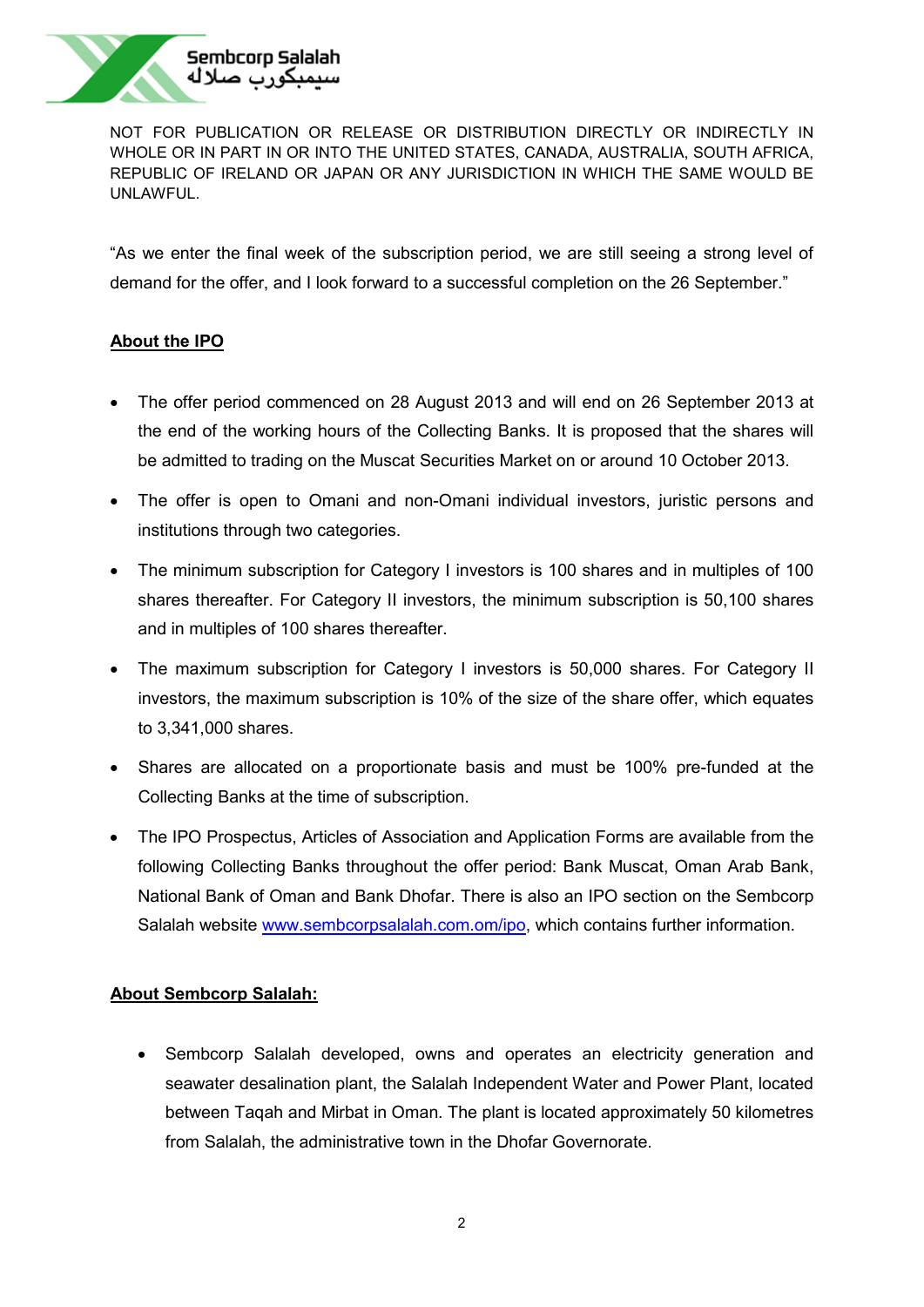

- The plant has been in full commercial operation since 25 May 2012 and has a contracted power capacity of 445 megawatts (MW) and a contracted water capacity of 15 million imperial gallons per day (MiGD). It consists of a gas-fired combined cycle power plant and a reverse osmosis seawater desalination plant.
- As of the date of this announcement, Sembcorp Salalah supplies approximately 72% of the power dispatch and 100% of the net installed water capacity of the Dhofar Governorate.
- The Company has invested approximately US\$1 billion to develop, finance, build, own and operate the plant. It generates its revenues in accordance with a 15-year power and water purchase agreement (PWPA) with the Oman Power and Water Procurement Company (OPWP), which is indirectly wholly-owned by the Omani government.
- As the largest and most energy-efficient power and water plant in the Dhofar Governorate, the Salalah Independent Water and Power Plant is expected to play a major role in meeting the growing power and water demand of the region into the foreseeable future and beyond.
- Sembcorp Salalah is currently 60% owned by Sembcorp Utilities, a wholly-owned subsidiary of Singapore-based Sembcorp Industries, 35% owned by Oman Investment Corporation (OIC) and 5% owned by BDCC Investment Company, which is managed by Instrata.

### **Business Highlights:**

### *Strong predictability of stable cash flows*:

- Sembcorp Salalah has strong predictability of cash flows that are not affected by the amount of power and water actually required by OPWP as the Company is paid on an availability basis, based on the power and water that is made available.
- Under the PWPA, Sembcorp Salalah is entitled to receive capacity charges from OPWP for 100% of the available power and water capacity of the plant, which comprise approximately 90% of the total revenue of Sembcorp Salalah. These capacity charges are payable by OPWP regardless of whether the actual output of the plant is dispatched by OPWP.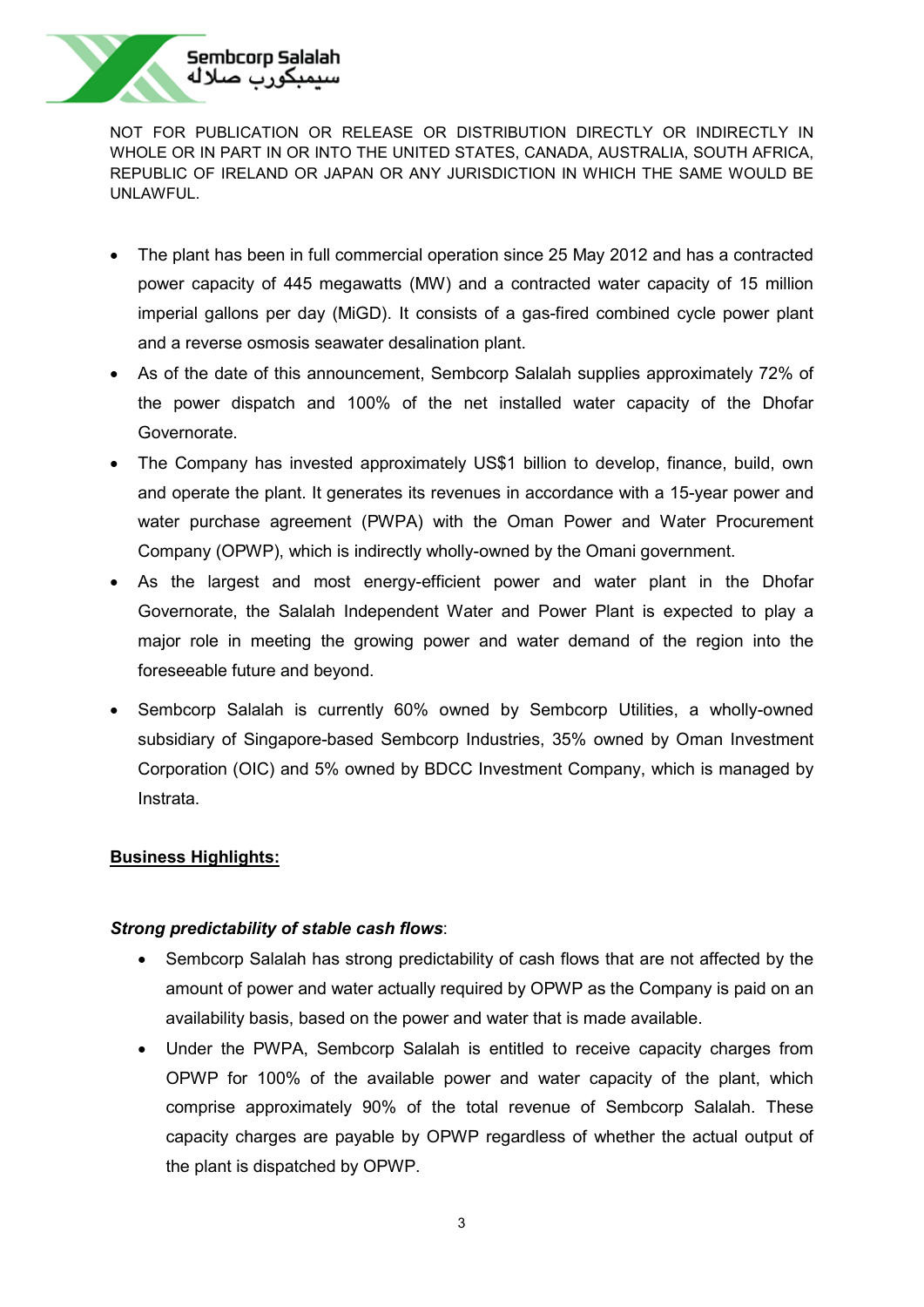

### *Well-established contractual framework:*

• Sembcorp Salalah's project represents one of 12 independent power and/or water production projects to be implemented by the government through OPWP on a "build, own and operate" basis and benefits from a well-established contractual framework.

# *Strong government support and stable revenues due to the strategic importance of both the industry and project:*

- The power and water sectors are of high strategic importance to the Dhofar Governorate and Oman as a whole. As of July 2013, the plant's capacity constitutes approximately 72% of the power dispatch and 100% of the net installed water capacity of the Dhofar Governorate.
- Given the projected growth in electricity and water demand, the plant is expected to remain critical to the continued supply of power and water in the Dhofar Governorate in the long term.

# *Fully operational project with minimal operating risk:*

• The plant is completed and has been in full commercial operation for over 14 months. In addition, Sembcorp Salalah benefits from minimal operating risk as its operator, Sembcorp Salalah O&M Services Company (Sembcorp Salalah O&M), is a joint venture indirectly owned by the Project Sponsors, Sembcorp Utilities and OIC, creating an alignment of interests which ensures that the plant is operated efficiently. Sembcorp Salalah O&M is managed locally and benefits from the procedures and expertise of Sembcorp Utilities, which is well established and has a demonstrated track record of running similar plants across the continents, with facilities of over 5,900 MW of power capacity and over 1,500 MiGD of water in operation and under development globally.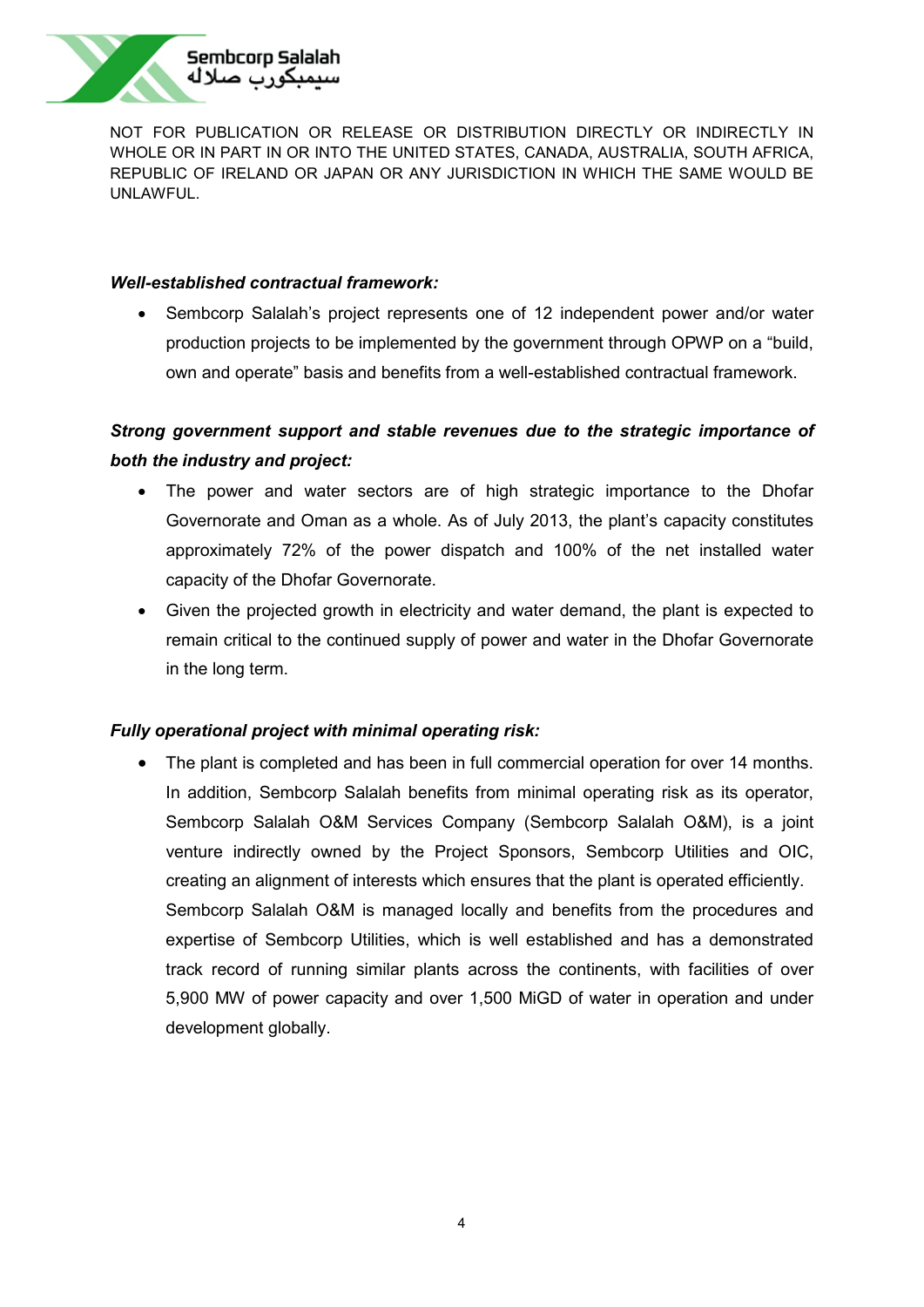

## *Excess capacity and outage allowance to ensure an extended plant lifespan:*

- Management believes that the excess of actual capacity over the contracted capacity of the plant will more than compensate for the estimated degradation of the plant over the term of the PWPA.
- The PWPA also allows Sembcorp Salalah to perform maintenance on the power plant at designated off-peak periods of the year. This contemplated maintenance is likely to extend the lifespan of the plant and delay the degradation of its electricity and desalinated water capacity.

# *Mitigation of fuel risks:*

• Under the natural gas sales agreement between Sembcorp Salalah and the Ministry of Oil & Gas, the plant has mitigated risks associated with gas quality, gas supply and gas price. In the event that natural gas is not available, and provided that Sembcorp Salalah is not in breach of its obligations regarding the operations of the plant, Sembcorp Salalah is still entitled to receive its incremental costs for the use of diesel from the Ministry of Oil & Gas and capacity charges from OPWP.

# *Extensive experience of the Project Sponsors:*

- Sembcorp Salalah benefits from the extensive water and energy experience of the Project Sponsors. Sembcorp Utilities is a leading energy, water and on-site logistics group with a strong track record in identifying, securing, financing and executing energy and water projects and has a number of strategic relationships and long-term partnerships with multinational customers. OIC is a private equity investment company with strong experience of investing in the region and a diversified portfolio of investments in the oil and gas, petrochemical, construction and manufacturing sectors in Oman.
- The project is strategically important to the Project Sponsors, who provide Sembcorp Salalah with technological and management capabilities and expertise that are critical to its operational success.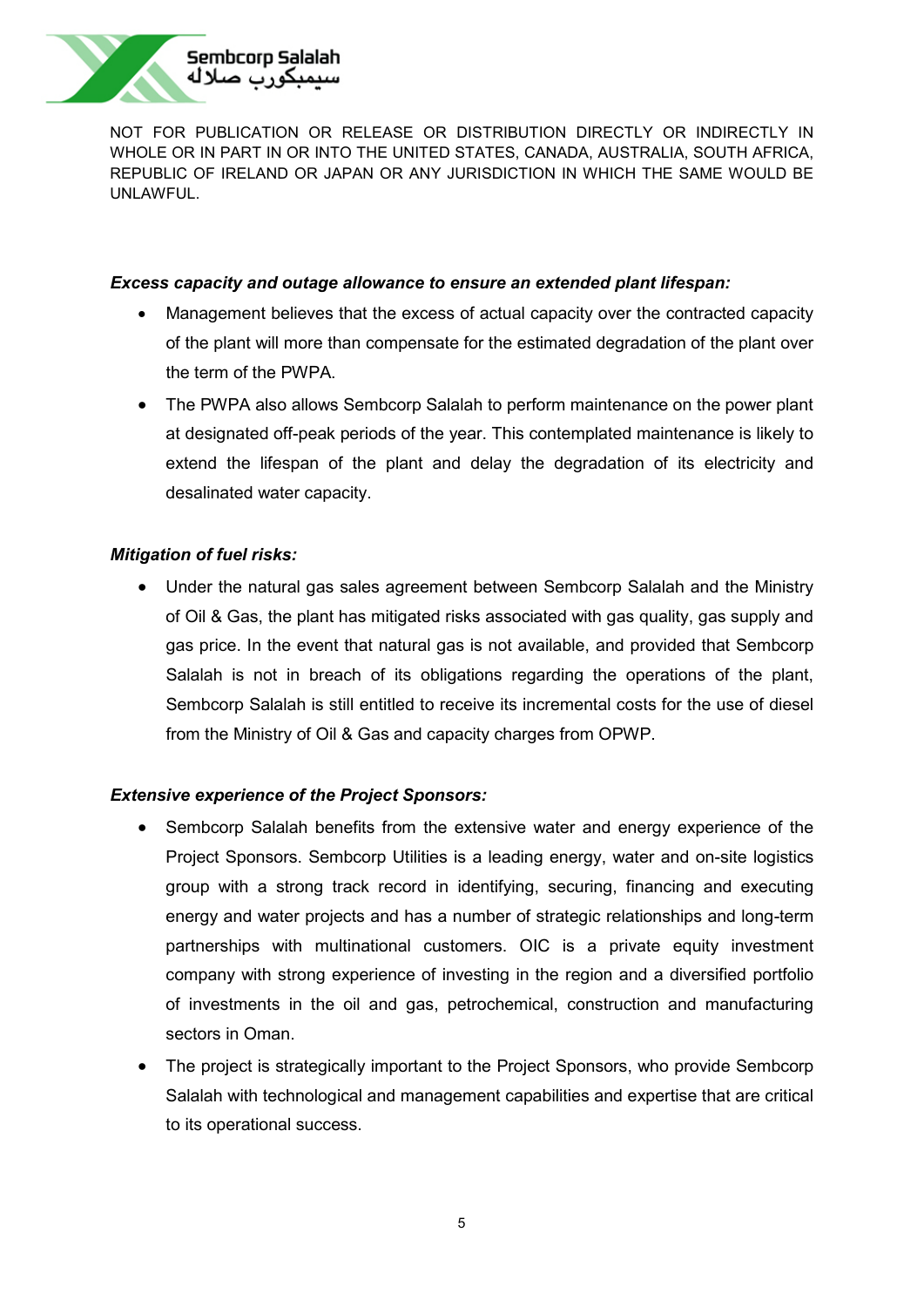

## *Experienced and skilled operational personnel:*

• Sembcorp Salalah has the advantage of well-trained and experienced personnel, who bring extensive management expertise and the knowledge sharing of know-how accumulated through decades of experience. Sembcorp Salalah personnel are also able to attend training and off-site sessions with personnel of the Project Sponsors around the world in order to share and exchange knowledge and best practices.

## *Opportunities for incremental revenue growth:*

- Sembcorp Salalah has two key opportunities for incremental growth of revenues:
	- i. The expansion of existing facilities to deliver additional desalinated water capacity, in line with the current government policy to minimise use of groundwater, and
	- ii. The sale of current excess power capacity.

- END -

| <b>Media contacts</b> |                                                                                    |                       |
|-----------------------|------------------------------------------------------------------------------------|-----------------------|
| Maurizio Monte        | John Hobday                                                                        | Vadia Rai             |
| <b>MPiRe</b>          | <b>FTI Consulting</b>                                                              | <b>FTI Consulting</b> |
| T: +968 9521 4290     | T: +971 50 464 8706                                                                | T: +971 50 709 6545   |
|                       | maurizio@mpireglobal.net john.hobday@fticonsulting.com vadia.rai@fticonsulting.com |                       |

### **About Sembcorp Salalah Power & Water Company**

Sembcorp Salalah Power & Water Company SAOG (under transformation) owns and operates an electricity generation and seawater desalination plant, the Salalah Independent Water and Power Plant, located between Taqah and Mirbat in Oman. The plant is located approximately 50 kilometres from Salalah, the administrative town in the Dhofar Governorate.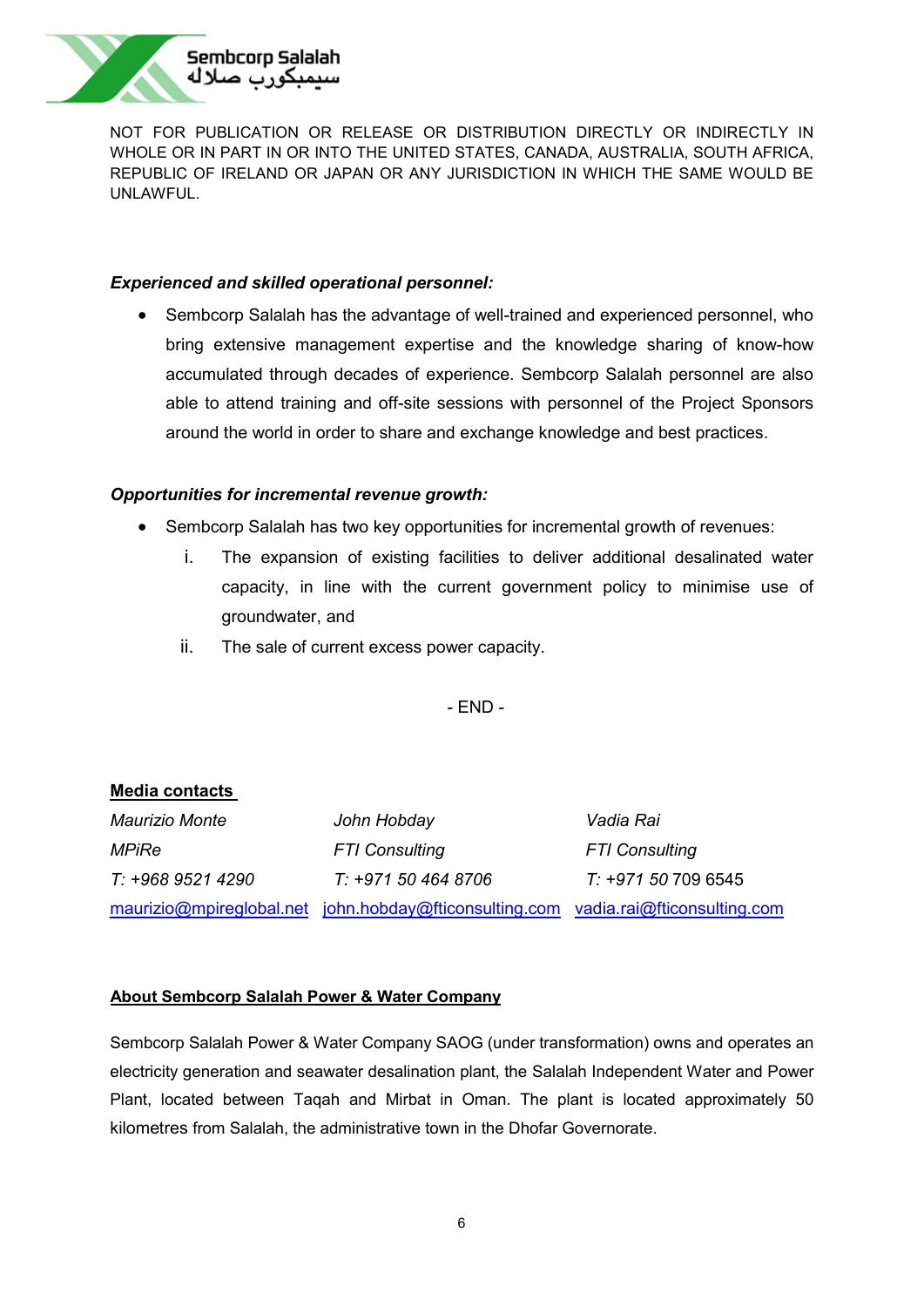

The plant has been in full commercial operation since May 2012 and consists of a gas-fired combined cycle power plant with a contracted power capacity of 445 megawatts and a seawater desalination plant that employs reverse osmosis technology to produce 15 million imperial gallons of water per day.

It provides power and water under a 15-year power and water purchase agreement with the Oman Power and Water Procurement Company SAOC, which is indirectly wholly-owned by the Government of Oman. Sembcorp Salalah has invested approximately US\$1 billion to develop, finance, build, own and operate the Salalah Independent Water and Power Plant.

For more information in relation to Sembcorp Salalah, please visit [www.sembcorpsalalah.com.om](http://www.sembcorpsalalah.com.om/).

#### **About Sembcorp Industries**

Sembcorp Industries is a leading energy, water and marine group operating across six continents worldwide. With facilities of over 5,900 megawatts of gross power capacity and over seven million cubic metres (1,500 million imperial gallons) of water per day in operation and under development globally, Sembcorp is a trusted provider of essential energy and water solutions to both industrial and municipal customers. It is also a world leader in marine and offshore engineering as well as an established brand name in urban development.

The Group has total assets of more than S\$13 billion and employs over 9,000 employees. Listed on the main board of the Singapore Exchange, it is a component stock of the Straits Times Index, as well as several MSCI and FTSE indices.

For more information in relation to Sembcorp, please visit [www.sembcorp.com.](http://www.sembcorp.com/)

### **About Oman Investment Corporation**

Oman Investment Corporation (OIC) is a private equity company based in Muscat. OIC owns 35% of Sembcorp Salalah (pre-IPO).

OIC has a diversified portfolio of investments in the oil and gas, petrochemical, utilities, construction and manufacturing sectors in Oman. OIC works closely with industrial partners to